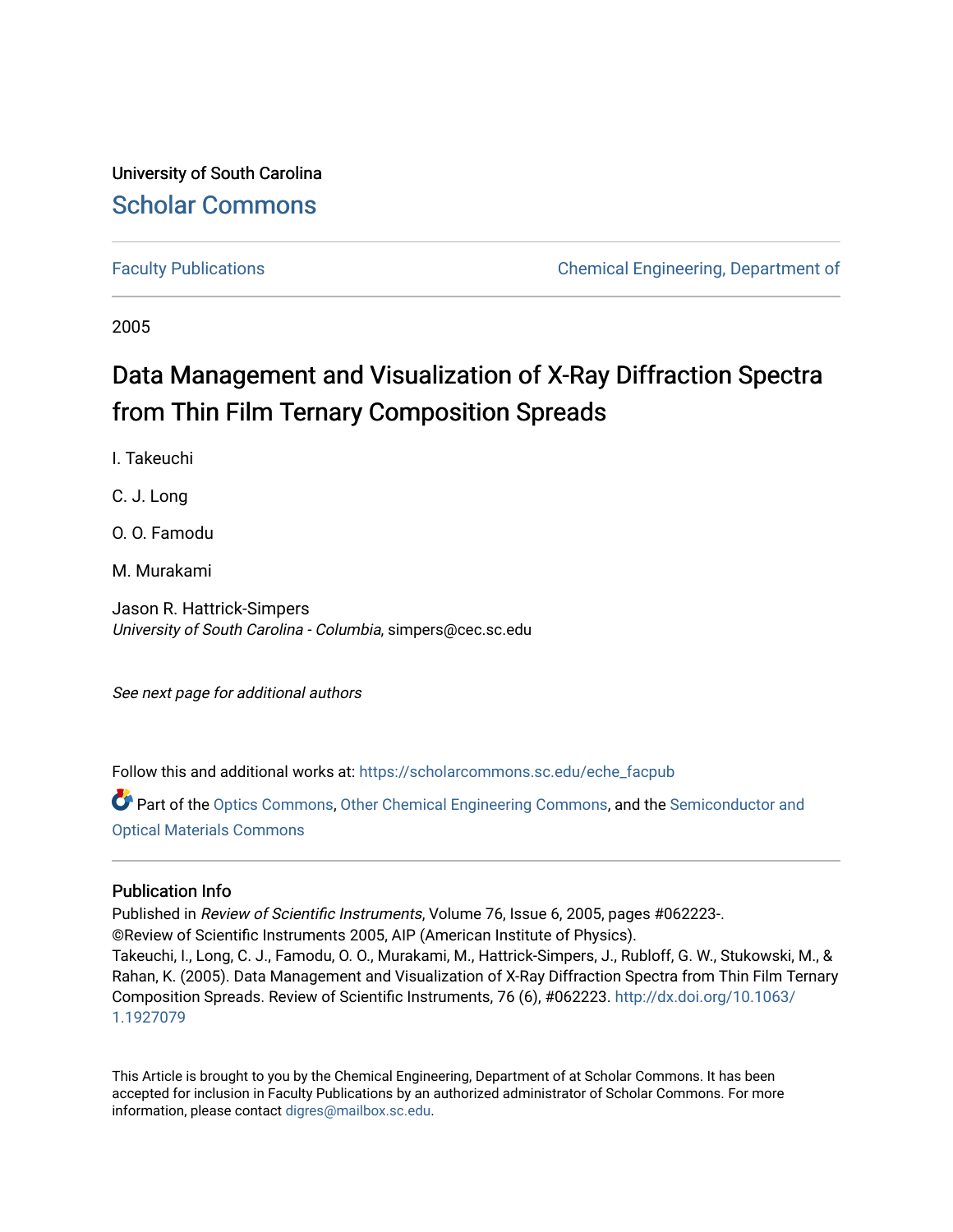# Author(s)

I. Takeuchi, C. J. Long, O. O. Famodu, M. Murakami, Jason R. Hattrick-Simpers, G. W. Rubloff, M. Stukowski, and K. Rajan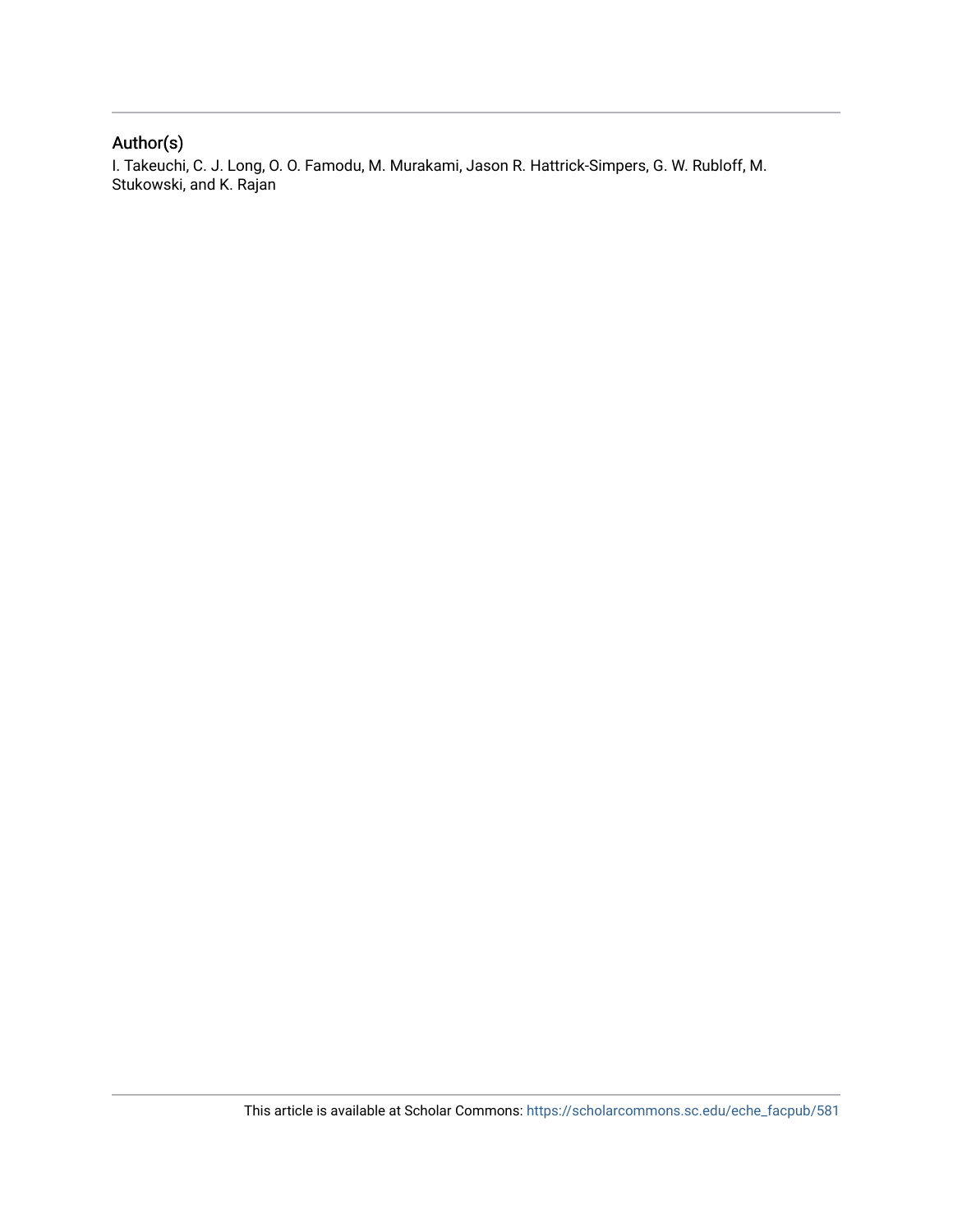



# **Data management and visualization of x-ray diffraction spectra from thin film ternary composition spreads**

[I. Takeuchi,](http://scitation.aip.org/search?value1=I.+Takeuchi&option1=author) [C. J. Long,](http://scitation.aip.org/search?value1=C.+J.+Long&option1=author) [O. O. Famodu,](http://scitation.aip.org/search?value1=O.+O.+Famodu&option1=author) [M. Murakami](http://scitation.aip.org/search?value1=M.+Murakami&option1=author), [J. Hattrick-Simpers](http://scitation.aip.org/search?value1=J.+Hattrick-Simpers&option1=author), [G. W. Rubloff,](http://scitation.aip.org/search?value1=G.+W.+Rubloff&option1=author) [M. Stukowski,](http://scitation.aip.org/search?value1=M.+Stukowski&option1=author) and [K.](http://scitation.aip.org/search?value1=K.+Rajan&option1=author) [Rajan](http://scitation.aip.org/search?value1=K.+Rajan&option1=author)

Citation: [Review of Scientific Instruments](http://scitation.aip.org/content/aip/journal/rsi?ver=pdfcov) **76**, 062223 (2005); doi: 10.1063/1.1927079 View online: <http://dx.doi.org/10.1063/1.1927079> View Table of Contents: <http://scitation.aip.org/content/aip/journal/rsi/76/6?ver=pdfcov> Published by the [AIP Publishing](http://scitation.aip.org/content/aip?ver=pdfcov)

## **Articles you may be interested in**

[Beyond hard x-ray photoelectron spectroscopy: Simultaneous combination with x-ray diffraction](http://scitation.aip.org/content/avs/journal/jvsta/31/3/10.1116/1.4801915?ver=pdfcov) J. Vac. Sci. Technol. A **31**, 031103 (2013); 10.1116/1.4801915

[Reactive sputter magnetron reactor for preparation of thin films and simultaneous in situ structural study by X-ray](http://scitation.aip.org/content/aip/journal/rsi/84/1/10.1063/1.4773002?ver=pdfcov) [diffraction](http://scitation.aip.org/content/aip/journal/rsi/84/1/10.1063/1.4773002?ver=pdfcov) Rev. Sci. Instrum. **84**, 015102 (2013); 10.1063/1.4773002

[High energy x-ray diffraction/x-ray fluorescence spectroscopy for high-throughput analysis of composition spread](http://scitation.aip.org/content/aip/journal/rsi/80/12/10.1063/1.3274179?ver=pdfcov) [thin films](http://scitation.aip.org/content/aip/journal/rsi/80/12/10.1063/1.3274179?ver=pdfcov) Rev. Sci. Instrum. **80**, 123905 (2009); 10.1063/1.3274179

[On the use of one-dimensional position sensitive detector for x-ray diffraction reciprocal space mapping: Data](http://scitation.aip.org/content/aip/journal/rsi/76/6/10.1063/1.1938850?ver=pdfcov) [quality and limitations](http://scitation.aip.org/content/aip/journal/rsi/76/6/10.1063/1.1938850?ver=pdfcov)

Rev. Sci. Instrum. **76**, 063912 (2005); 10.1063/1.1938850

[Two-dimensional energy dispersive x-ray diffraction at high pressures and temperatures](http://scitation.aip.org/content/aip/journal/rsi/72/2/10.1063/1.1343865?ver=pdfcov) Rev. Sci. Instrum. **72**, 1302 (2001); 10.1063/1.1343865



 This article is copyrighted as indicated in the article. Reuse of AIP content is subject to the terms at: http://scitationnew.aip.org/termsconditions. Downloaded to IP: 129.252.69.176 On: Fri, 20 Mar 2015 18:54:39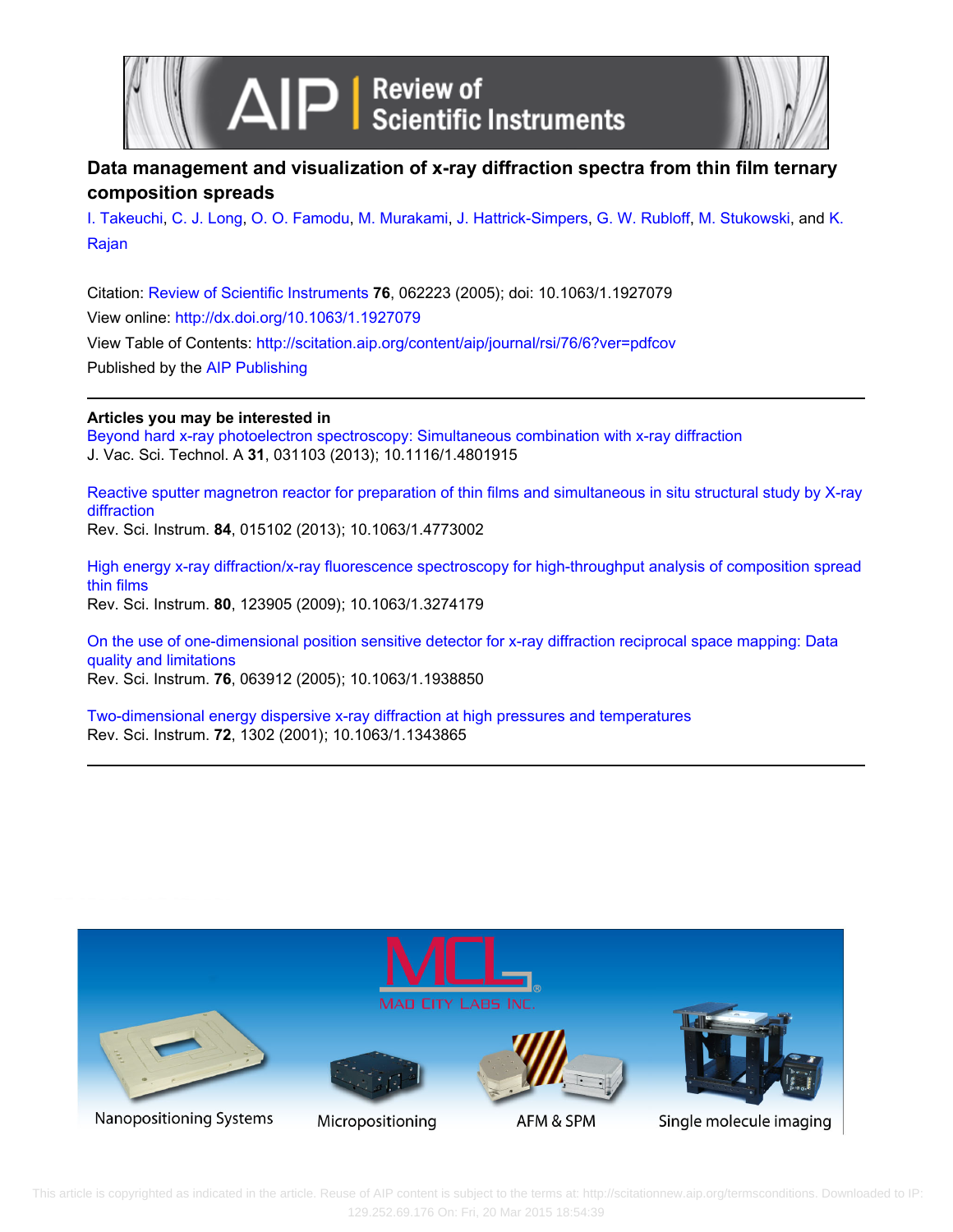# **Data management and visualization of x-ray diffraction spectra from thin film ternary composition spreads**

I. Takeuchi,<sup>a)</sup> C. J. Long, O. O. Famodu, M. Murakami, J. Hattrick-Simpers, and G. W. Rubloff *Department of Materials Science and Engineering and Center for Superconducting Research, University of Maryland, College Park, Maryland 20742*

#### M. Stukowski and K. Rajan

*Department of Materials Science and Engineering, Rensselaer Polytechnic Institute, Troy, New York 12180*

(Received 9 December 2004; accepted 13 April 2005; published online 1 June 2005)

We discuss techniques for managing and visualizing x-ray diffraction spectrum data for thin film composition spreads which map large fractions of ternary compositional phase diagrams. An in-house x-ray microdiffractometer is used to obtain spectra from over 500 different compositions on an individual spread. The MATLAB software is used to quickly organize the data and create various plots from which one can quickly grasp different information regarding structural and phase changes across the composition spreads. Such exercises are valuable in rapidly assessing the "overall" picture of the structural evolution across phase diagrams before focusing in on specific composition regions for detailed structural analysis. We have also shown that simple linear correlation analysis of the x-ray diffraction peak information (position, intensity and full width at half maximum) and physical properties such as magnetization can be used to obtain insight about the physical properties.  $\odot$  2005 American Institute of Physics. [DOI: 10.1063/1.1927079]

### **I. INTRODUCTION**

The combinatorial approach to materials has proven to be effective in uncovering new materials phases with enhanced physical properties as well as rapidly mapping composition-structure-property relationships in complex materials systems.<sup>1–3</sup> In particular, composition spreads experiments are instrumental in mapping compositional phase diagrams of multicomponent systems.<sup>4-7</sup> Mapping phase diagrams is central in obtaining comprehensive pictures of materials systems, and mapping active physical properties such as magnetism and ferroelectricity as a function of composition is an integral part of understanding the underlying physical mechanism of the properties.<sup> $7-9$ </sup> The diffusion-multiple approach has been developed to map phase diagrams using assembly of three or more bulk metal pieces. $10,11$  In thin film composition spreads, large fractions of compositional phase diagrams can be mapped out with a high density of data points on an individual wafer. The large number of data points can truly bring out the strength of the spread technique because systematic mapping can reveal subtle composition dependence effects which are otherwise very difficult to discern from individual sample experiments with sparse sampling in composition space.<sup>7</sup> Thin film materials can often display properties with deviation from bulk samples, but it has been shown in many systems that one can indeed obtain compositional trends which closely resemble or mirror those of bulk counterparts.<sup>7,12</sup> There are also instances where the target application of a specific materials system is a thin

film device. In such cases, using thin film spread samples for mapping composition dependence is well justified.<sup>6</sup>

There have been significant advances in the area of rapid characterization and screening techniques, and there are now a variety of physical properties that can be mapped for combinatorial libraries and composition spreads with relatively quick turn around.<sup>1–3,13</sup> One piece of information of paramount importance is the phase and crystal structure distribution. There are scanning x-ray microdiffraction techniques, which can be employed to obtain a large number of diffractograms from combinatorial samples.<sup>5,14–18</sup> Synchrotron x-ray microdiffraction is a natural technique for this task because the high intensity x-ray beam available can be used to quickly step through a large number of positions on a combinatorial library with minimal time to obtain a diffraction spectrum at each point. $14-17$  In-house microdiffraction x-ray units require much longer time to take data per point, but their advantage is that one can perform the experiments locally. $5,7,18$ 

Obtaining and analyzing x-ray diffraction (XRD) spectra for phase and structure determination is a central part of any materials research exercise, and it should play a significant role in combinatorial materials research as well. Ideally, one would take and study x-ray spectra of all the positions on every sample in order to obtain complete mapping of phase and structural information across the combinatorial samples. However, despite the availability of the microdiffraction techniques, there are practical problems one immediately encounters in implementing such an exercise. First of all, one needs to come up with an efficient way to file and store a large number of x-ray spectra data. The sheer quantity of data produced by these processes presents a significant logis-

a)Author to whom correspondence should be addressed; electronic mail: takeuchi@umd.edu

This article is copyrighted as indicated in the article. Reuse of AIP content is subject to the terms at: http://scitationnew.aip.org/termsconditions. Downloaded to IP: 129.252.69.176 On: Fri, 20 Mar 2015 18:54:39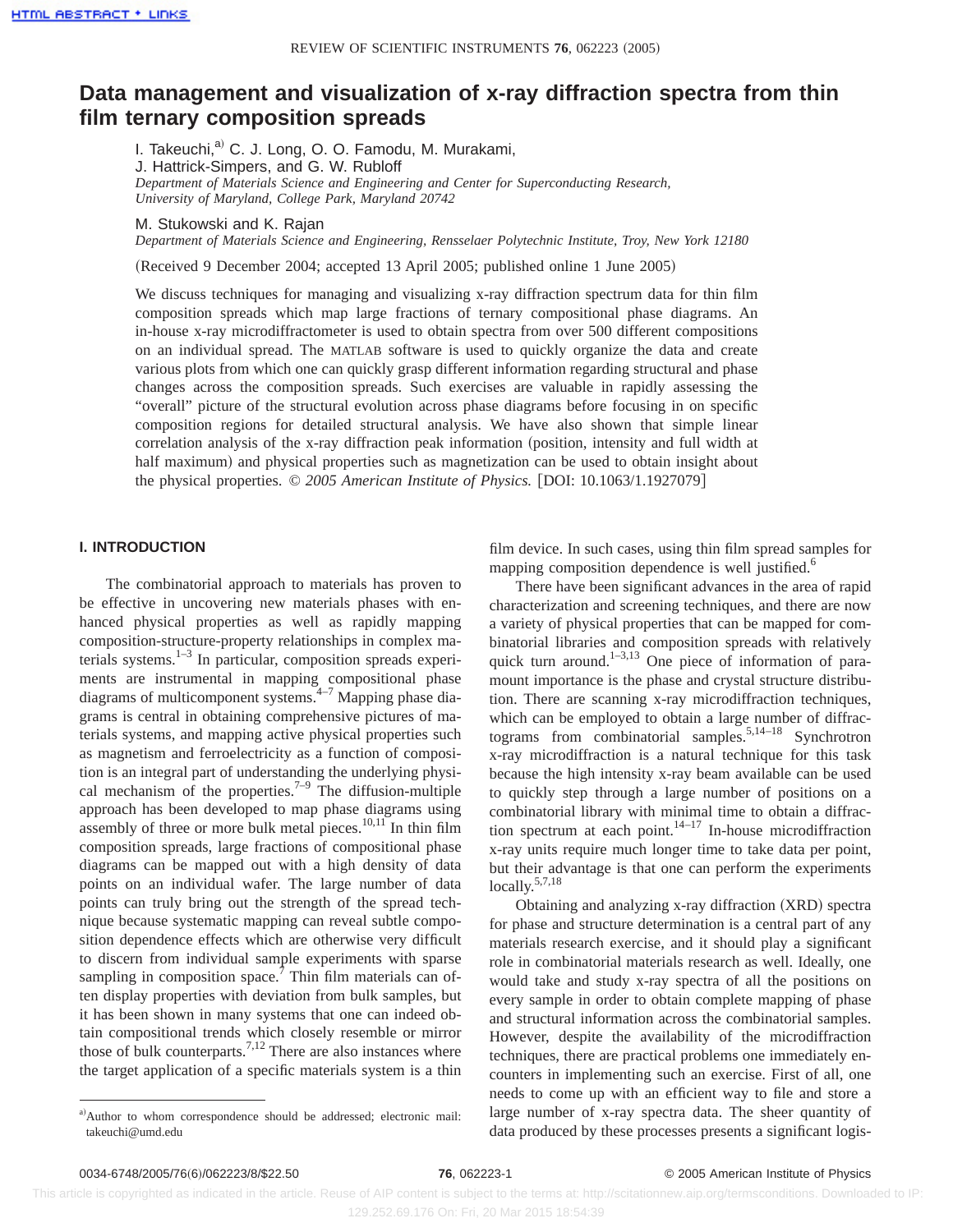tical challenge. A common analysis method for a diffraction spectrum is to fit the peaks with reflections of known compounds using software such as JADE by Materials Data, Inc. and TOPAZ by Bruker. Although some software can be automated to fit a large number of x-ray spectra serially, it is a very cumbersome process and fitting does not necessarily produce the "correct answers." Because the very premise of the combinatorial experimentation is that there are potentially entirely new phases with previously unknown crystal structures in the library, any simple fitting procedure using reflections from known phases is not sufficient. The situation is further complicated by the fact that in any compositional phase diagram, there can be multi-phase regions.

Despite such difficulties, XRD analysis remains a most fundamental method in materials science, and one must find a way to effectively incorporate it into the overall combinatorial strategy. In this article, we discuss our methodology and procedures for data management and visualization of x-ray microdiffraction spectra of combinatorial samples. The ultimate goal of such an exercise is to obtain a comprehensive and accurate mapping of phase and structure distribution across composition spreads of rich and complex materials systems containing previously unknown materials phases. Although the techniques described here only represent a first step toward this goal, we demonstrate that even simple data visualization and analysis exercises can be effective in extracting important insight about the properties of materials systems under study.

### **II. EXPERIMENT**

As a model system, we have looked at the Ni–Al–Mn ternary system. This system contains Heusler alloys that are ferromagnetic shape memory alloys.19 We have previously used a scanning superconducting quantum interference device (SQUID) microscope and micromachined arrays of cantilevers to map composition regions which are ferromagnetic and reversible martensites in this system, respectively.<sup>20</sup> Despite a number of previous phase mapping studies including ours, much is still unknown about different regions of this phase diagram. The Heusler alloys are known to display significant variation in magnetism and martensite properties depending on the chemical order parameter which in turn strongly depends on the processing conditions. It is also well known that many compositions in this system display modulated structures giving rise to extra diffraction peaks.<sup>21</sup> The present work therefore is a part of an ongoing effort to better understand this ternary system.

Natural thin film composition spreads of the Ni–Mn–Al system were deposited using an ultrahigh-vacuum three gun magnetron co-sputtering system with a base pressure of  $10^{-9}$  Torr ( $10^{-7}$  Pa) on 3 in. (76.2 mm) diameter (100) oriented Si wafers. The details of the synthesis procedure can be found in Refs. 7 and 20.

The composition spread wafers were deposited at room temperature followed by an *in situ* annealing for 2 h in high vacuum at temperatures in the range of 853–970 K. The total processing time (i.e., deposition and heat treatment of the composition spread) of a sample is roughly  $5-6$  h before



Ni, Mn, and Al

 $(a)$ 



FIG. 1. (Color) Thin film natural composition spreads made using three-gun co-sputtering (a) shows the schematic of the deposition profile (left) and the composition region covered on a single experiment mapped on a ternary phase diagram. (b) A photograph of a 3 in. composition spread wafer. The spread is patterned into squares using a physical shadow mask placed over the wafer during the deposition. The lines are a guide to the eye of the approximate concentration profile.

it is ready for rapid characterization. After the deposition, the composition of the wafer spread is immediately determined via wavelength dispersive spectroscopy (WDS) in atomic percent. This measurement can determine the percent fraction of each atom contained at each point on the wafer accurately. The total scan time for this measurement is  $\sim$ 12–14 h for the entire wafer. Figure  $1(a)$  shows a schematic procedure for the synthesis of a ternary composition spread which covers most of the phase diagram.

X-ray microdiffraction of the fabricated films was performed using the  $\omega$ -scan mode of a D8 DISCOVER for combinatorial screening (Bruker-AXS). It is equipped with a GADDS two-dimensional  $(2D)$  detector which captures the data for a fixed range of  $2\theta$  and  $\omega$  at once. Each composition spread wafer contained 535 individual 1.75 mm $\times$ 1.75 mm squares with continuously changing compositions [Fig. 1(b)]. In order to scan the  $2\theta$  range of interest (2 $\theta$  from 25 to 75°), microdiffraction was performed in three frames for each square. We use an x-ray beam spot size of 500  $\mu$ m in diameter. We have determined that to collect sufficient data, it takes at least 5 min for each square per frame. Even though scanning of the beam is automated, one still needs to preset the positions of all the squares manually. This process can take up to roughly 2 h for an entire wafer with 535 squares. Because we can only scan the entire library for the same frame before moving to the next frame, the entire spread library must be scanned three times to cover the  $2\theta$ range from 20 to 75°. For each x-ray microdiffraction frame,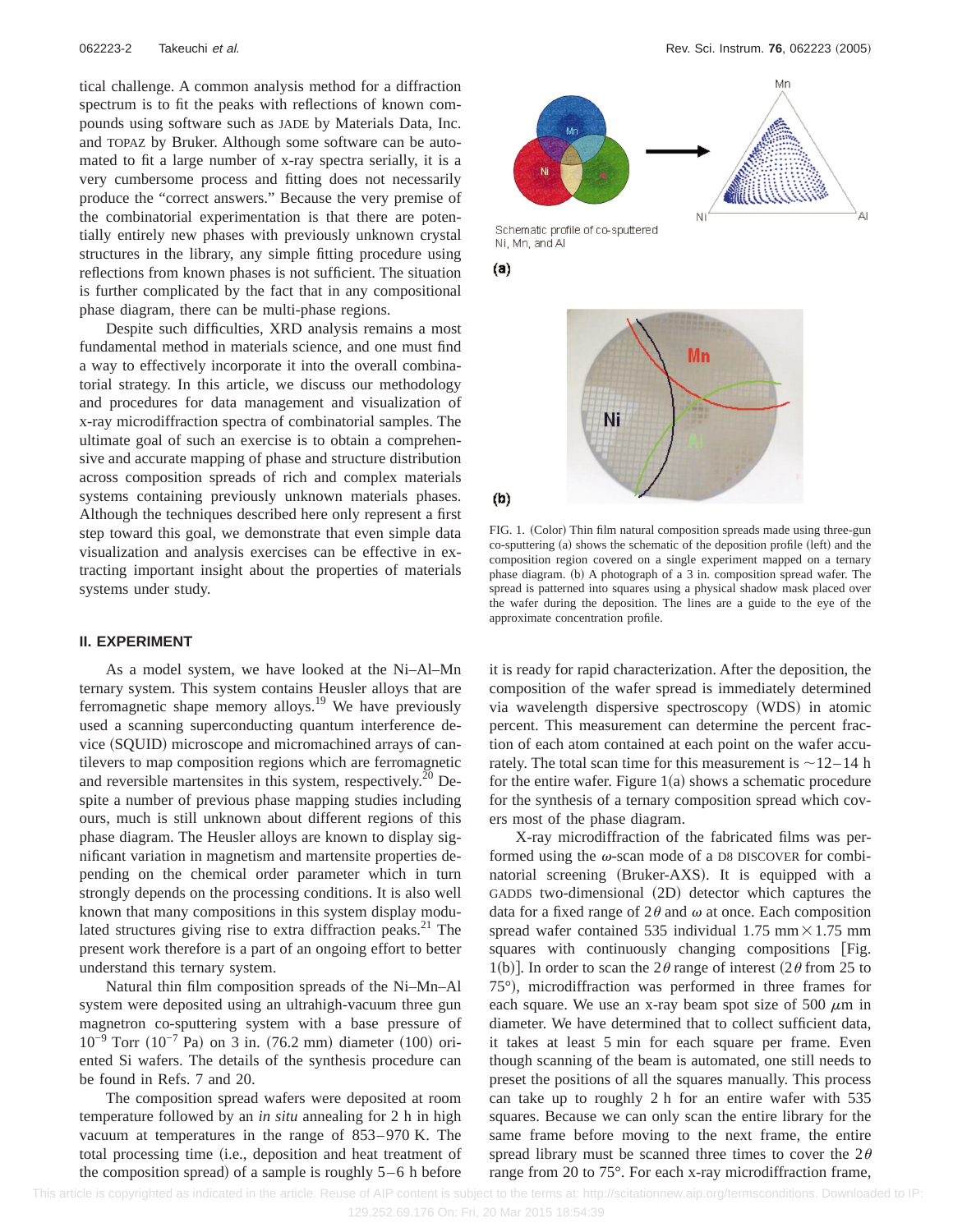

FIG. 2. (Color) Example of an x-ray microdiffraction of a binary composition spread. The composition continuously changes from ZnO to MgO. Compositions up to  $Mg_{0.81}Zn_{0.19}O$  are plotted. The phase distribution and evolution are readily identified from such a plot. The inset is a schematic of the binary spread  $(Ref 5).$ 

the scan takes  $\sim$ 45 h ( $\sim$ 1.86 days). Therefore, to complete all three frames takes  $\sim$ 134 h ( $\sim$ 5.57 days). Once this is accomplished, the microdiffraction data are in the form of 2D detector images. The size of data generated by this process is on the order of 4 gigabytes for a single spread wafer. Once the actual scans are completed, the raw data are compiled and integrated to obtain the  $2\theta$  angles and peak intensities using the D8 GADDS program and a script to automate the process. At this stage, the data are converted to numeric two column text data in an ASCII format. In this format, data



FIG. 3. (Color) The Spectrum Scroller visualization scheme. X-ray diffraction spectra from every single spot on the spread wafer are organized in such a way so that one can scroll through the compositional phase diagram viewing the spectra one by one or in a scrolling manner. fAnimation is available as an EPAPS movie file (see Ref. 35). It is also available at www.combi.umd.edu].

 This article is copyrighted as indicated in the article. Reuse of AIP content is subject to the terms at: http://scitationnew.aip.org/termsconditions. Downloaded to IP: 129.252.69.176 On: Fri, 20 Mar 2015 18:54:39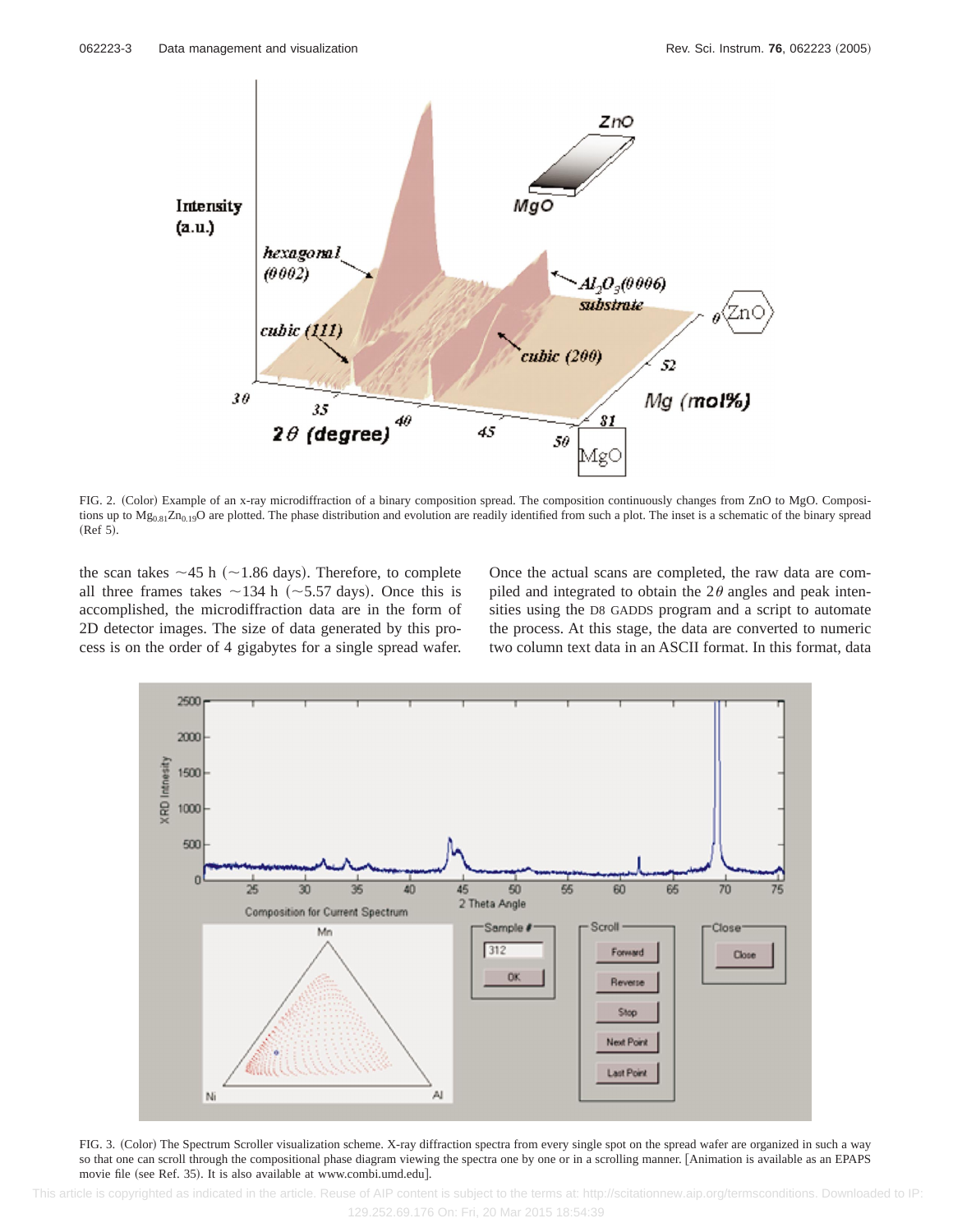

FIG. 4. (Color) The Angle Scroller visualization scheme. It gives an intensity plot of the x-ray signal for the entire spread. The  $2\theta$  angle can be changed or scrolled to monitor the composition region where a peak exists. fAnimation is available as an EPAPS movie file (Ref. 35). It is also available at www.combi.umd.edu].

for each square on the composition spread takes up about 45 kbytes, and the total data volume is  $\sim$  30 MB. This step takes  $\sim$  7 h. Then the data for each of the three frames for each composition square are merged using a MATLAB script.

### **III. DATA VISUALIZATION**

We have chosen MATLAB as the primary program for the organization, storage and analysis of this large quantity of data because it has the capacity to import data from a variety of sources, store the data in arbitrarily large data structures, manipulate that data using a large base of both built-in and user defined functions, and because it has a powerful set of graphical rendering tools.

It takes about 1 h to import and consolidate all of the relevant data into MATLAB using scripts developed specifically for this purpose. One script consolidates the XRD data from about 1500 ASCII files (three frames for each of 535 compositions) into numerical matrices within a MATLAB workspace. Other scripts are used to import composition data obtained using WDS and quantitative values of other physical properties measured using various rapid characterization techniques. There properties may include resistivity, saturation magnetization, and coercive field. Once the data are imported into MATLAB, one can perform numerical operations and create graphical representations.

Visual inspection of x-ray spectra is a crucial part of the materials analysis process. It is often the case that one gets so accustomed to looking at x-ray spectra of a particular materials system under study that after a while, just a quick glance at a spectrum can suffice to provide most of the essential information about the structural properties of the material. Thus, it is imperative that we are able to view together all of the spectra we take. In composition spread experiments where the composition continuously changes from a known composition region with a known structure to a new region of interest, visual inspection and simple comparison of the spectra can be used to quickly determine evolution in the composition-structure relationship. This has been well illustrated in the binary composition spreads where the composition changes continuously from one to another.<sup>5,22</sup> In binary systems, three axes are sufficient to render all of the data; one axis describes the composition, one describes the diffraction angle and a third describes the diffraction intensity. The data are then rendered as a surface in that parameter space. Figure 2 shows XRD data from a Mg*x*Zn1−*x*O composition spread where the composition changes continuously from pure ZnO to MgO. Its synthesis procedure is described in Ref. 5. From such a plot, one can readily discern all the major features. Careful scrutiny of this plot was instrumental in identifying a new epitaxial relationship between coexisting cubic and hexagonal phases of  $Mg<sub>x</sub>Zn<sub>1-x</sub>O<sup>5</sup>$ 

In ternary systems, an additional axis is needed to describe all of the possible compositions. One immediate solution is to reduce the amount of information. For instance, one can create a plot describing the intensity, angular position, or the full width at half maximum of a limited number of peaks, each representing a different phase.<sup>23,24</sup> This may suffice for materials systems where there is minimal change in the structure across the spread and where one can track the structural change in terms of the shift in one or two main diffraction peaks. However, this is not the case for complicated systems such as Ni–Mn–Al. In addition to the main reflections, there may be satellite peaks arising from the chemical ordering as well as modulation in the structure. Thus, it is desirable to be able to visualize the entire spectrum for the entire composition spread.

One way to represent this data is as a scalar volumetric array. In this case, two axes  $(X \text{ and } Y)$  are used for the composition, one  $(Z)$  is used for the diffraction angle, and the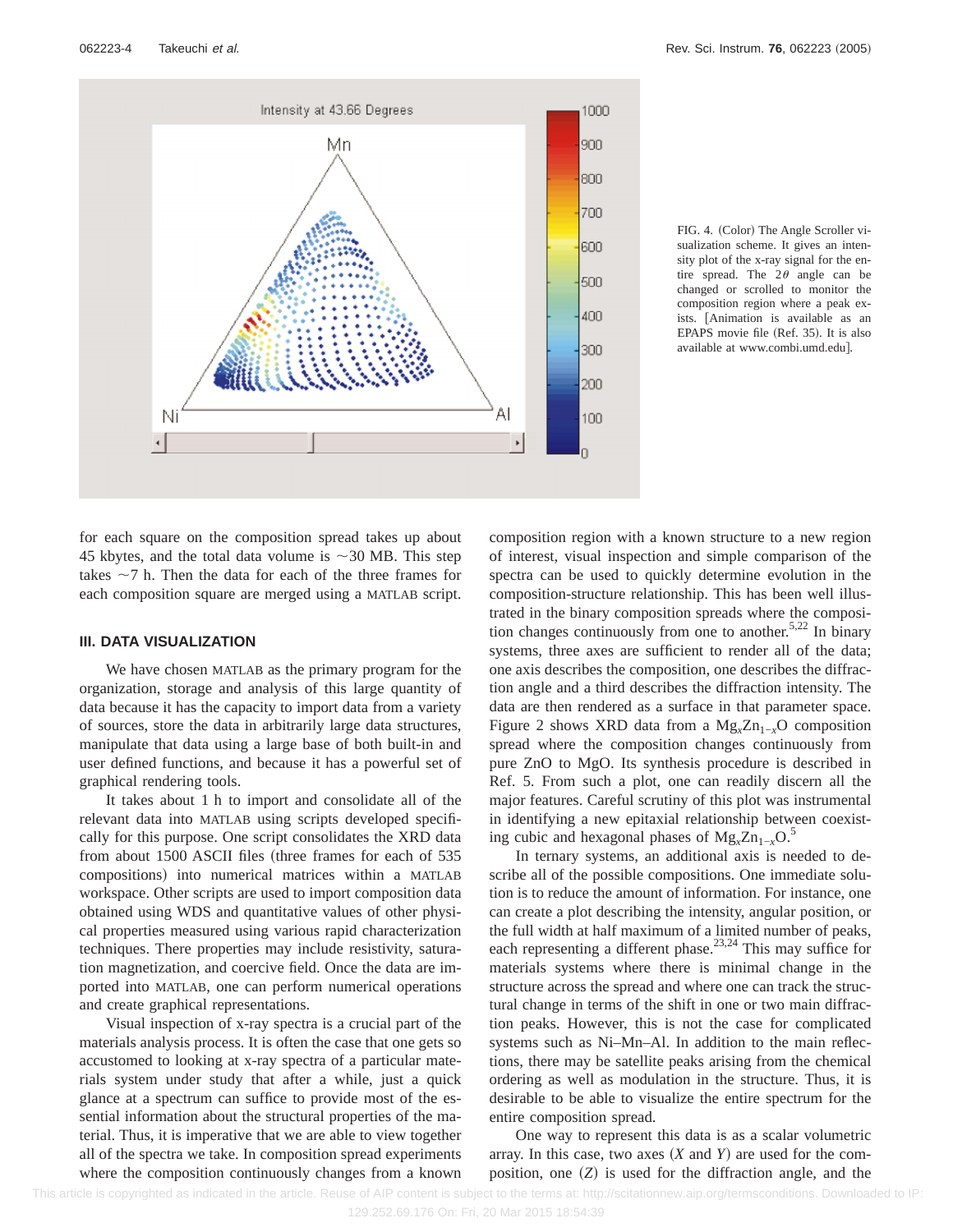

$$
^{(a)}
$$



 $(b)$ 

FIG. 5. (Color) The Peak Plotter visualization scheme. This scheme displays the positions of all the diffraction peaks for every point on the composition spread in a 3D space (a). The intensity information can be added in the form of color (b). [Perspective rotation greatly facilitates the visualization: animation is available as an EPAPS movie file (see Ref. 35). It is also available at www.combi.umd.edu].

intensity is represented as a scalar at all points in the parameter space. Volumetric scalar arrays of data are common in many other fields, including computed tomography  $(CT)$ , magnetic resonance imaging, and computer modeling using finite element analysis<sup>25–27</sup> and much work has been done on the visualization of these  $\arccos 28-34$  However, due to the nature of the information contained within an XRD spectrum, not all of the techniques which have been developed are useful for our purposes. To date, there are basically three different techniques used to visualize volumetric data:  $(1)$ looking at planar cross sections of the data,  $(2)$  the rendering of binary surfaces at some threshold value (isosurfacing) and  $(3)$  treating the data as a solid object with varying transparency and/or color values at each voxel, then casting parallel "rays" through it onto some observation plane. The first technique is useful and will be discussed below. The second technique is less useful because it does not present all (or even most) of the important information that is contained in an XRD spectrum. The information that is valuable about an XRD peak is its intensity, diffraction angle and full width at half maximum. Rendering an isosurface at some intensity value throws away all of the information about how the intensity changes as a function of diffraction angle and composition (except that it is higher on one side of the surface than the other). This means that it disregards information about the maximum intensity of XRD peaks and the full width at half maximum of these peaks. The third technique may be useful, and may be pursued in the future. In the following paragraphs, we will discuss our adaptations of these techniques to the rendering of volumetric XRD data

The first scheme, the Spectrum Scroller, allows a user to rapidly view hundreds of XRD spectra and the corresponding compositions in a matter of minutes. The ordering of the spectrums is such that the composition changes only slightly from spectrum to spectrum. This allows the user to see trends in the change of the spectrum as a function of composition. The user interface for this technique is shown in Fig. 3. The graph at the top shows the XRD spectrum. The graph at bottom left shows where the composition for this spectrum is located on the ternary composition diagram. All of the points for which spectra have been obtained are shown in red and the composition for the displayed spectrum is circled in blue. The program can be operated to "scroll" through all of the compositions in a predetermined order. As the program scrolls, the spectrum continuously changes to reflect the structure of the compositon indicated by the graph on the bottom left. (A movie animation illustrating the utility of this scheme is available as supplementary information. It is also available at www.combi.umd.edu.) Because the Spectrum Scroller allows one to look at individual spectra in the standard format, it is helpful when one needs to quickly grasp an idea about the distribution of peak patterns across the phase diagram. The act of scrolling enables one to track the evolution in the spectrum as a function of composition. For instance, from this exercise, we were able to quickly identify the regions in the phase diagram where the  $(220)$  peak of the austenite phase near 44° splits into the peaks of the lower symmetry martensite phase due to the martensitic transition of the shape memory alloy.

The second visualization technique, the Angle Scroller, allows a user to look at the intensity data for all of the spectra simultaneously, but it looks at only one angle at a time. The angles are scrolled through in time to get a full picture of the data. The user interface for this technique is shown in Fig. 4. This technique is useful for two main features:  $(1)$  it allows one to see in a single image the composition range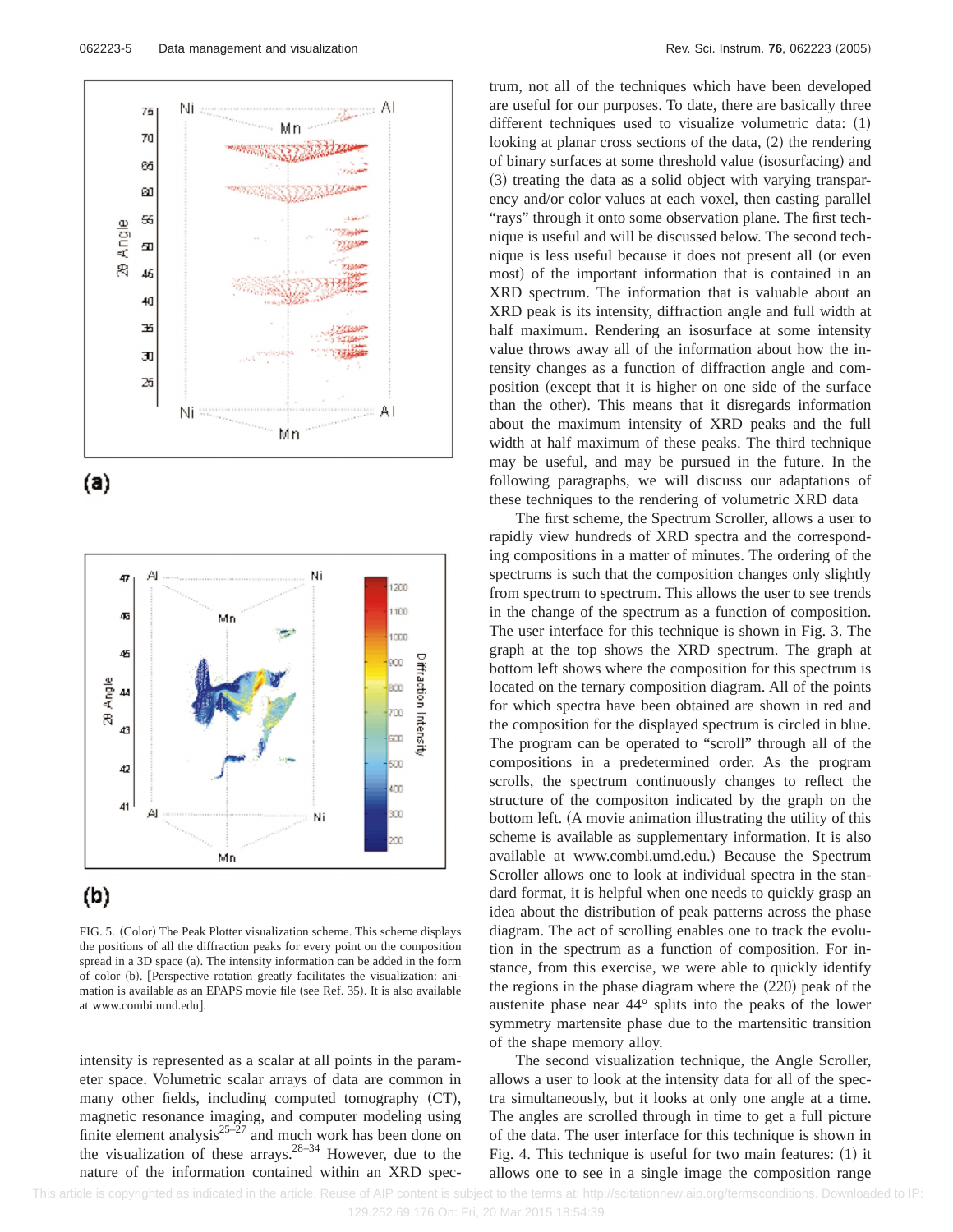

FIG. 6. (Color) (a) Mapping of remanent magnetization value calculated from scanning SQUID microscopy data. (b) Mapping of the shift in the x-ray peak position near  $\sim$  45 $\degree$ . With respect to the strongly magnetic region in the Al-rich region, the two plots have strong anti-correlation.

over which a particular peak "exists" at a particular angle and  $(2)$  it allows the user to track the shift in the position of the peak (as a function of angle) in the composition space. The utility of this visualization scheme is illustrated in an animation where the composition region with high diffraction intensity is seen to change continuously as a function of angle (through time). (The animation is available as supplementary information. It is also available at www.combi.umd.edu). We found this scheme to be useful in rapidly assessing the size of the composition region with the same structure as well as for closely monitoring how a particular peak shifts its position in angle as the composition changes. It is worth noting that this method is identical to that of viewing planar cross sections of CT data. In CT, it is often useful to look at cross sections in other planar directions. However, when looking at XRD data of ternary compositions, we are mostly interested in how the diffraction intensity changes with respect to composition. The only planes in which the variation of the data is due to changing composition are those that are either at a constant diffraction angle, or those which are parallel to the diffraction angle axis. In this model, we have chosen to use the planes describing a single angle (and all compositions) because it allows us to look at the variation of data over the entire composition region. If a plane parallel to the diffraction angle axis were to be chosen, then that data would represent a binary (two composition) spread and could best be visualized using the binary visualization technique already discussed.

Both of the preceding schemes have required the use of time as an extra dimension in the visualization of ternary XRD data. The next scheme makes use of three-dimensional (3D) rendering in order to show all the XRD peaks for all compositions simultaneously. This is the Peak Plotter, and it is shown in Fig. 5. In order to create this plot, it is necessary to separately record the positions and the intensity of all the peaks for each composition.

Two techniques have been developed to perform this task. In the first technique, we use a peak search program (written in Igor), which takes a spectrum and creates a list of peaks with their positions and the intensity. This process can be automated and applied to an arbitrary large number of spectra to create a table containing all the peaks. The problem with this technique is that the automated peak search often fails to find small peaks, properly separate adjacent peaks, and/or correctly index the same peak appearing in different spectra as the same peak. It is particularly difficult to handle a situation where a peak evolves into twin peaks as the composition is changed. Since part of our inquiry is to find reversible structural transitions, the problem of not being able to discern divergent peaks is particularly problematic.

As an alternative to the automated peak search approach, a more reliable, semiautomated/semimanual method has been developed. In this approach, a person sifts through all the spectra to record the positions and the intensity of each XRD peak maximum. If done entirely by hand, this would require a significant amount of work. For example, in the Ni–Mn–Al system, there may be as many as 18 peaks in the  $2\theta$  range of  $25-75^{\circ}$  for each composition sampled. Generally, from the 535 spectra, the positions and the intensity of about 3500 peaks are recorded. To reduce the difficulty of the recording task, a program similar to the Spectrum Scroller described above is used. By using this program, the recording and organization of the position and the intensity of the peaks are reduced to a point and click process, instead of being carried out entirely by hand. The task of going through 535 spectra and picking out the 3500 peaks takes about 3 h. Once that is complete, it is possible to make a plot such as shown in Fig. 5. However, if a plot of, say, only the angular position of the peak corresponding to the main phase is desired, then another sorting step is required. The peaks for each spectrum must be indexed such that "the same" peak can be picked out in all of the spectra where it exists. This is accomplished by fitting a surface (usually a plane) between each group of points in Fig. 5. Peaks are then sorted and indexed by assigning a peak number according to which planes they fall between.

In the Peak Plotter scheme, the presence of a peak at a particular  $2\theta$  angle and at a particular composition is signified by a point in the 3D space [Fig.  $5(a)$ ]. The color of the point can be chosen to represent either the intensity or the full width at half maximum. However, given the fact that there are potentially a large number of peaks which are yet to

129.252.69.176 On: Fri, 20 Mar 2015 18:54:39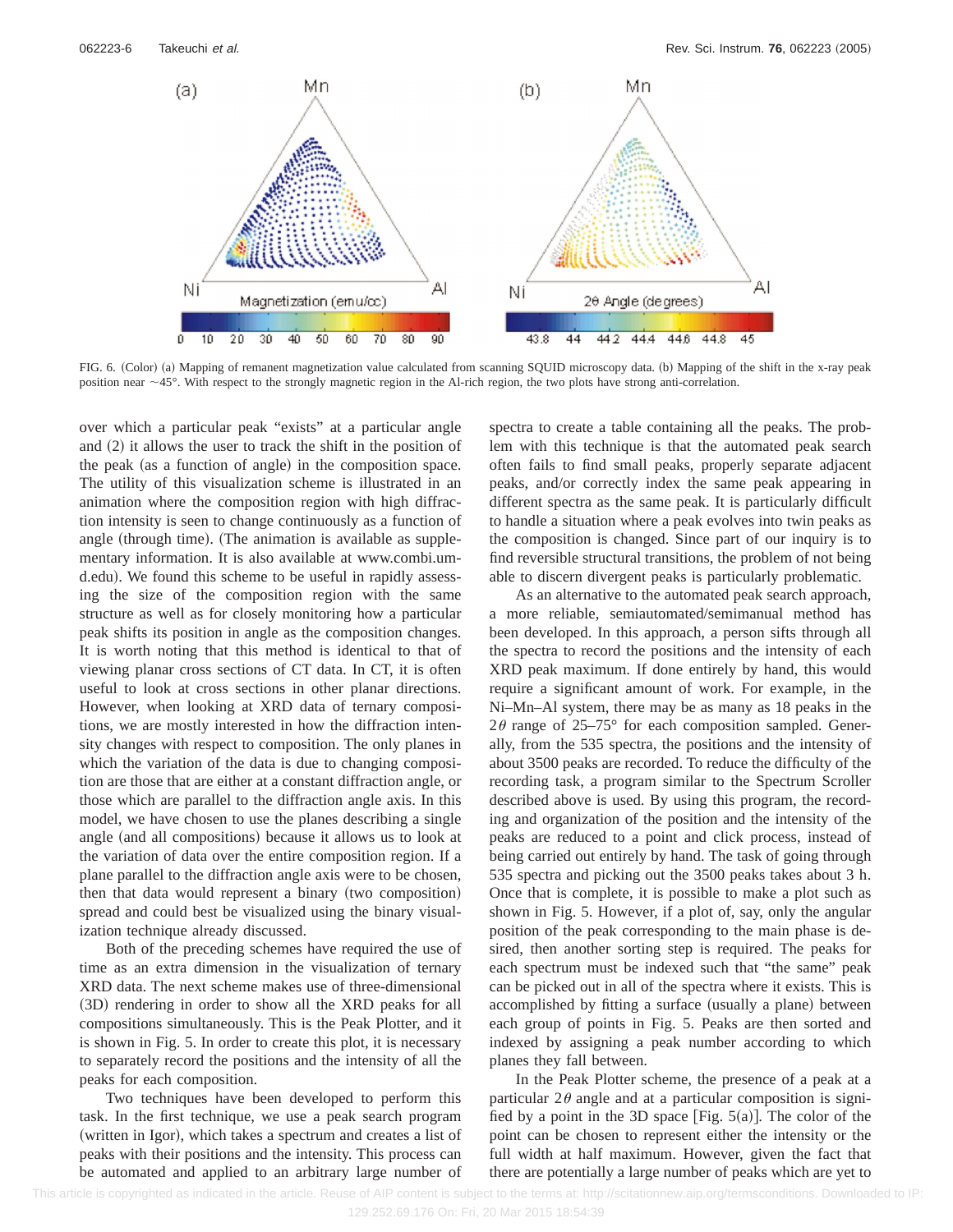be identified reflections from yet to be identified phases, comparing absolute intensity or full width at half maximum is not necessarily useful. In fact, we have found that just marking the peak position is effective in conveying the breadth of structural variation across the phase diagram. Once one decides to zoom into a particular  $2\theta$  range, the intensity information can be added [Fig.  $5(b)$ ]. In such a plot, shifts in the position and the intensity of selected peaks can be mapped across the entire spread. Since this is plotted in a 3D environment, it is best to see it from multiple perspectives. An animation of a rotating perspective is available as supplementary information. It is also available at www.combi.umd.edu.

The shifts in the peak position and the intensity are often directly correlated with change in the physical properties. Thus, one can use the information in the table of all the peak positions and intensity compiled for this scheme to look for correlation between the structural change and physical properties. One way to find these correlations is to calculate the correlation coefficients between all the columns in the table together with added columns for the values of some physical properties. Correlation coefficients which are near 1 indicate high linear correlation and those near −1 indicate that two parameters are linearly anti-correlated. Linear anticorrelation means that when one parameter has high values relative to its average, the other parameter has low values relative to its average.

Figure  $6(a)$  shows the in-plane remanent magnetization mapping of the Ni–Mn–Al system. There is a large ferromagnetic region near the Ni deficient Mn–Al region of the phase diagram which had not been previously reported. Mn–Al and some Mn–Al–Ni are known as ferromagnets, but to the best of our knowledge, there have not been reports of ferromagnetism in the composition region with such high Al concentration. We have calculated the correlation coefficients between the remanent magnetization and all of the XRD peak information and found that there is a strong anticorrelation between the magnetization and the angular position of the peak which is centered at around 44.5°. This peak is the  $(220)$  or similar reflections of the main phase present throughout the phase diagram. The shift in this peak position is mapped in Fig.  $6(b)$ . The comparison of the figures indicates that magnetization increases when the lattice parameter increases (the peak shifts toward a lower angle). Mn has a magnetic exchange integral which changes its sign from negative (antiferromagnetic) to positive (ferromagnetic) ordering as the distance between the atoms is increased. From the correlation, therefore, we conclude that even in such an Al-rich region, it is the Mn atoms in the crystal that are giving rise to the ferromagnetism. Thus, we have demonstrated the utility of the XRD analysis for the entire composition spread in obtaining an important insight about the physical property of the material system. Note that this was carried out *without* in-depth structural analysis involving fitting of the spectra and figuring out the exact crystal structure. In the future, full width at half maximum information for all the XRD peaks can also be included for such analyses.

It is possible to investigate the structure property relation in a broader context. Correlation between structure information and a variety of physical properties can be investigated using the visualization techniques discussed here. Some of the properties of interest which we can map in a high throughput manner include band gap, conductivity, dielectric constant, martensitic transformation temperature, saturation magnetization and coercive field. All of this information is then mapped out to produce a complete phase diagram.

#### **ACKNOWLEDGMENTS**

This work was supported by ONR N000140110761 and N00140410085, NSF DMR 0231291, and MRSEC DMR-00-80008.

- 
- <sup>1</sup>H. Koinuma and I. Takeuchi, Nat. Mater. **3**, 429 (2004). <sup>2</sup>*Combinatorial Materials Syntheses*, edited by Ichiro Takeuchi and Xiao-
- Dong Xiang (Dekker, New York, 2003) (ISBN: 0-8247-4119-6).<br><sup>3</sup> I. Takeuchi, R. B. van Dover, and H. Koinuma, MRS Bull. **27**, 301
- <sup>s</sup>2002d. 4T. Fukumura, M. Ohtani, M. Kawasaki, Y. Okimoto, T. Kageyama, T. Koida, T. Hasegawa, Y. Tokura, and H. Koninuma, Appl. Phys. Lett. **77**,
- $3426$  (2000).  $5$  I. Takeuchi, W. Yang, K.-S. Chang, M. Aronova, R. D. Vispute, T. Venkatesan, and L. A. Bendersky, J. Appl. Phys. **94**, 7336 (2003). <sup>6</sup>R. B. van Dover, L. F. Schneemeyer, and R. M. Fleming, Nature (London)
- **392**, 162 (1998).<br><sup>7</sup> I. Takeuchi *et al.*, Nat. Mater. **2**, 180 (2003).<br><sup>8</sup> S.-W. Cheong and H. Y. Hwang, *Ferromagnetism vs. Charge/Orbital Or-*
- 
- *dering in Mixed-Valent Manganites: Colossal Magneto-Resistive Oxides*, edited by Y. Tokura (Gordon and Breach, Amsterdam, 2000), p. 237.
- A. Damascelli, Z. Hussain, and Z.-X. Shen, Rev. Mod. Phys. **75**, 473 1<sup>0</sup> J. C. Zhang, Adv. Eng. Mater. **3**, 143 (2001).<br><sup>11</sup> J. C. Zhang, J. Mater. Res. **16**, 1565 (2001).<br><sup>12</sup> M. J. Turchinskaya, L. A. Bendersky, A. J. Shapiro, K. S. Chang, I.
- 
- 
- 
- Takeuchi, and A. L. Roytburd, J. Mater. Res. **19**, 2546 (2004). <sup>13</sup> Special issue of Meas. Sci. Technol. on Combinatorial Materials Science,
- **16** (2005). <sup>14</sup>E. D. Issacs, M. Marcus, G. Aeppli, X.-D. Xiang, X.-D. Sun, P. G. Schultz, H.-K. Kao, G. S. Cargill, and R. Haushalter, Appl. Phys. Lett. **73**,
- 1820 (1998). 15Y. K. Yoo, T. Ohnishi, G. Wang, F. W. Duewer, X.-D. Xiang, Y.-S. Chu, D. D. Mancini, Y.-Q. Li, and R. C. O'Handley, Intermetallics **9**, 541
- (2001).  $16Y$ . S. Chu, A. Tkachuk, S. Vogt, P. Illinski, D. A. Walko, D. C. Mancini, E.
- M. Dufresne, L. He, and F. Tsui, Appl. Surf. Sci. 223, 175 (2004). <sup>17</sup>E. D. Specht, A. Rah, G. M. Pharr, E. P. George, P. Zschack, H. Hong, and
- 
- J. Ilavsky, J. Mater. Res. **18**, 2522 (2003). <sup>18</sup>M. Ohtani *et al.*, Appl. Phys. Lett. **79**, 3594 (2001). <sup>19</sup>R. Kaimuna, H. Nakano, and K. Ishida, Metall. Mater. Trans. A **27A**,
- $^{20}$ O. O. Famodu, J. Hattrick-Simpers, M. Aronova, K.-S. Chang, M. Murakami, M. Wuttig, T. Okazaki, Y. Furuya, and I. Takeuchi, Mater. Trans.,
- JIM 45, 173 (2004).<br><sup>21</sup>M. Kohl, V. A. Chernenko, M. Ohtsuka, H. Reuter, and T. Takagi, Proceedings of the MRS Fall 2005 Symposia, Boston, MA, 29 November - 3
- December 2004.<br><sup>22</sup>K. S. Chang, M. Aronova, O. Famodu, I. Takeuchi, S. E. Lofland, J. Hattrick-Simpers, and H. Chang, Appl. Phys. Lett. **79**, 4411 (2001). <sup>23</sup>X.-D. Xiang, Appl. Surf. Sci. **223**, 54 (2003). <sup>24</sup>K. Hasegawa, P. Ahmet, N. Okazaki, T. Hasegawa, K. Fujimoto, M. Wa-
- 
- 
- tanabe, T. Chikyow, and H. Koinuma, Appl. Surf. Sci. 223, 229 (2003). <sup>25</sup>B. Cabral, N. Cam, and J. Foran, Proceedings of the 1994 Symposium on Volume Visualization, Tysons Corner, VA, 17-18 October 1994, pp. 91–
- 
- 98. <sup>26</sup>H. Fuchs, M. Levoy, and S. M. Pizer, Computer **22**, 46 (1989). <sup>27</sup>R. S. Gallagher, Proceedings of the Second Conference on Visualization,
- 
- San Diego, CA, 22-25 October 1991, pp. 68-75.<br><sup>28</sup>T. T. Elvins, ACM SIGGRAPH Comput. Graph. **26**, 194 (1992).<br><sup>29</sup>G. T. Herman and H. K. Liu, Comput. Graph. Image Process. **9**, 1 (1979).